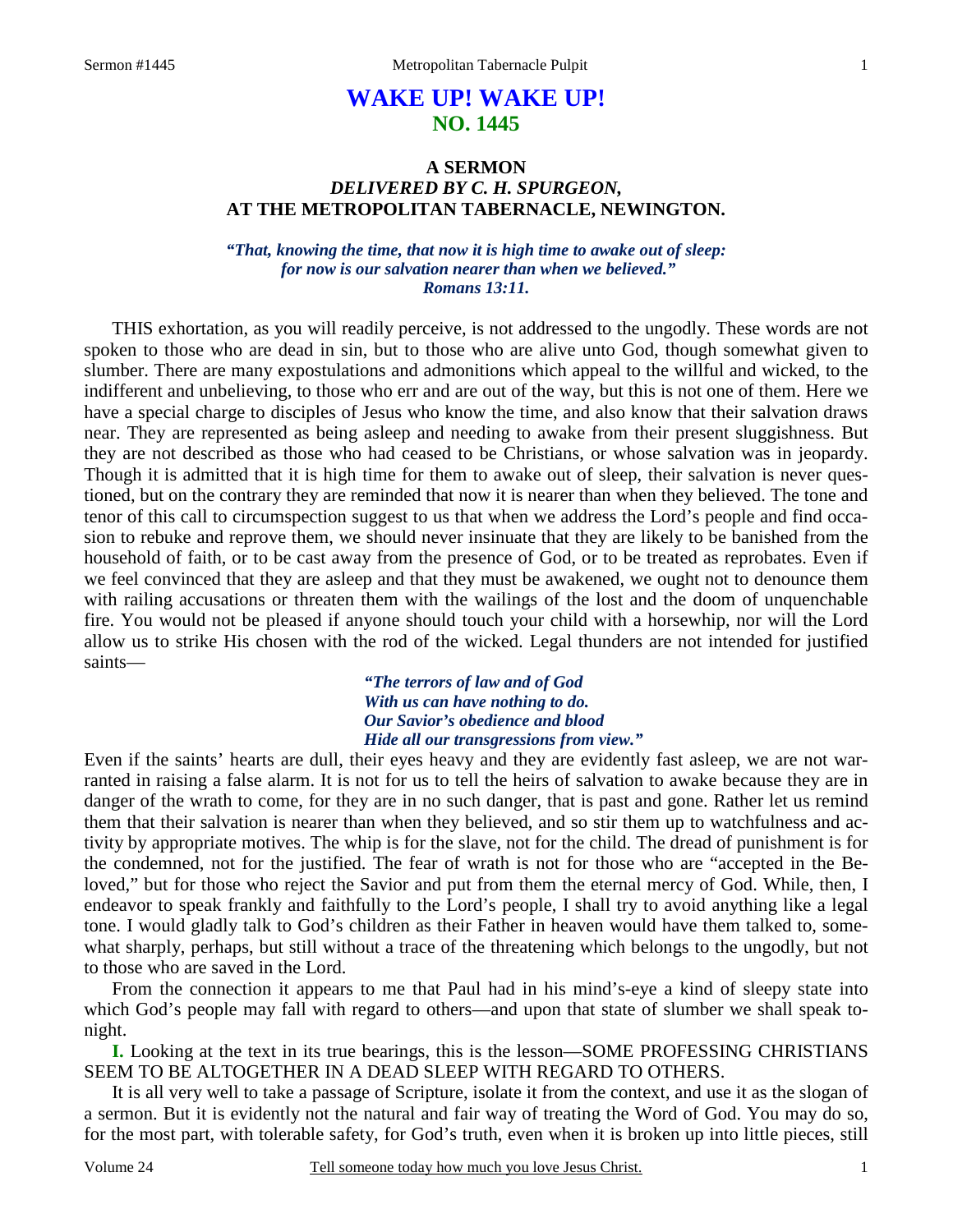retains its purity and perfection like certain crystals, which, however much they may be subdivided, always bear the same crystalline form. So true in every particle and detail is the revelation of God, that though you should take it up and dash it to pieces, yet every little fragment will bear the original impression. But this is no excuse for treating the Scriptures in an unjustifiable manner instead of expounding them according to the rules of common sense. Texts ought always to be handled with a reverential deference to the mind of the divine Spirit who wrote them. When we attempt to rivet your attention on a verse or the fraction of a verse of the Bible, we desire you also to be scrupulously attentive to the affinities in which it stands. If any of my published sermons should in any instance appear to violate this rule, you will bear me witness that it has been my constant habit throughout all my ministry among you to read and open up, as best I could, the whole chapter from which I have selected a few words as the motto of my discourse. I have honestly endeavored to give you the special mind of the Spirit either in the exposition or in the sermon.

Now, you will see that the connection here is this. Paul has been bidding us to pay attention to relative duties. As citizens, he bids us render honor to magistrates, and to those who are in authority, and to pay all lawful dues and customs, and the like, telling us that we are to owe no man anything except to "love one another." And then he shows us that the law of love is the abstract and the essence of that great table of the law which concerns a man's relation to His neighbors. He goes on to exhort us to keep that law of love, to manifest love more and more, and when he has done so, he interjects this sentence, "And that, knowing the time, that now it is high time to awake out of sleep." Now, I gather that he means that many Christians are in a sleepy state with reference to the law of love, with reference to their obligations to others. Beloved friends, true godliness makes a man look to himself. It commences by convincing him of his own sin, and by leading him personally to lay hold on Christ by faith that in His blood he may find salvation. It then makes the man feel his personal obligations and his individual responsibilities. It sets him free from many of the yokes with which his fellow men would load him and bids him obey his own conscience before his God, to be a law unto himself and to stand and walk as before the Most High, judging righteous judgment as to the Lord's will, and not basely bending to evil at the advice and persuasion of other men. I would to God we could get some Christians, some professed Christians, to be a little more independent, but so many of them are like the rotten houses of which we have not a few in this neighborhood. They could not stand alone. They must keep together, for they prop one another up. If you were to pull down one of the houses in some of our streets, they would all fall. And so there are sets of Christian professors that lean one upon another, upon the custom of their set and sect, and church and community. They have never dared to study Scripture for themselves and follow it, nor have they ever tried to form their own personal conscientious convictions. One of the first works of the Holy Spirit is to make a man look at home, and to consider the condition of his own soul.

When the Spirit of God has made a man thus to stand on his own footing before God, and to feel his personality, there springs up a danger that such a man may say, "I shall henceforth keep myself to myself. My chief business will be indoor work, to see after the rightness of my own spirit and to keep myself prospering before the Lord. Other people must see to themselves and I must see to myself." The principle of individuality might be thus pushed to an extreme, till what at first was necessary grit in the spiritual constitution, making the man truly a man, may be so unduly increased that he becomes at last an unkind, ungenerous, cruel, selfish thing, deprived of the best part of his humanity. Thus, we are brought back to this, that albeit every man must give an account of himself before God, and must personally be born again, and personally be reconciled to God by Jesus Christ, yet, "no man lives to himself," nor was he ever meant to do so. No man can compass the ends of life by drawing a little line around himself upon the ground. No man can fulfill his calling as a Christian by seeking the welfare of his wife and family only, for these are only a sort of greater self. There are outgoing lines of life that bind us not only with some men, but, in fact, with all humanity, so that if we did but know it, the thought of one brain, the utterance of one mouth, the movement of one pair of hands does in its measure influence the whole human race to some degree and will do so till time shall be no more. We are placed, therefore, in a most solemn position and it is with regard to this that it is high time that we should awake out of sleep.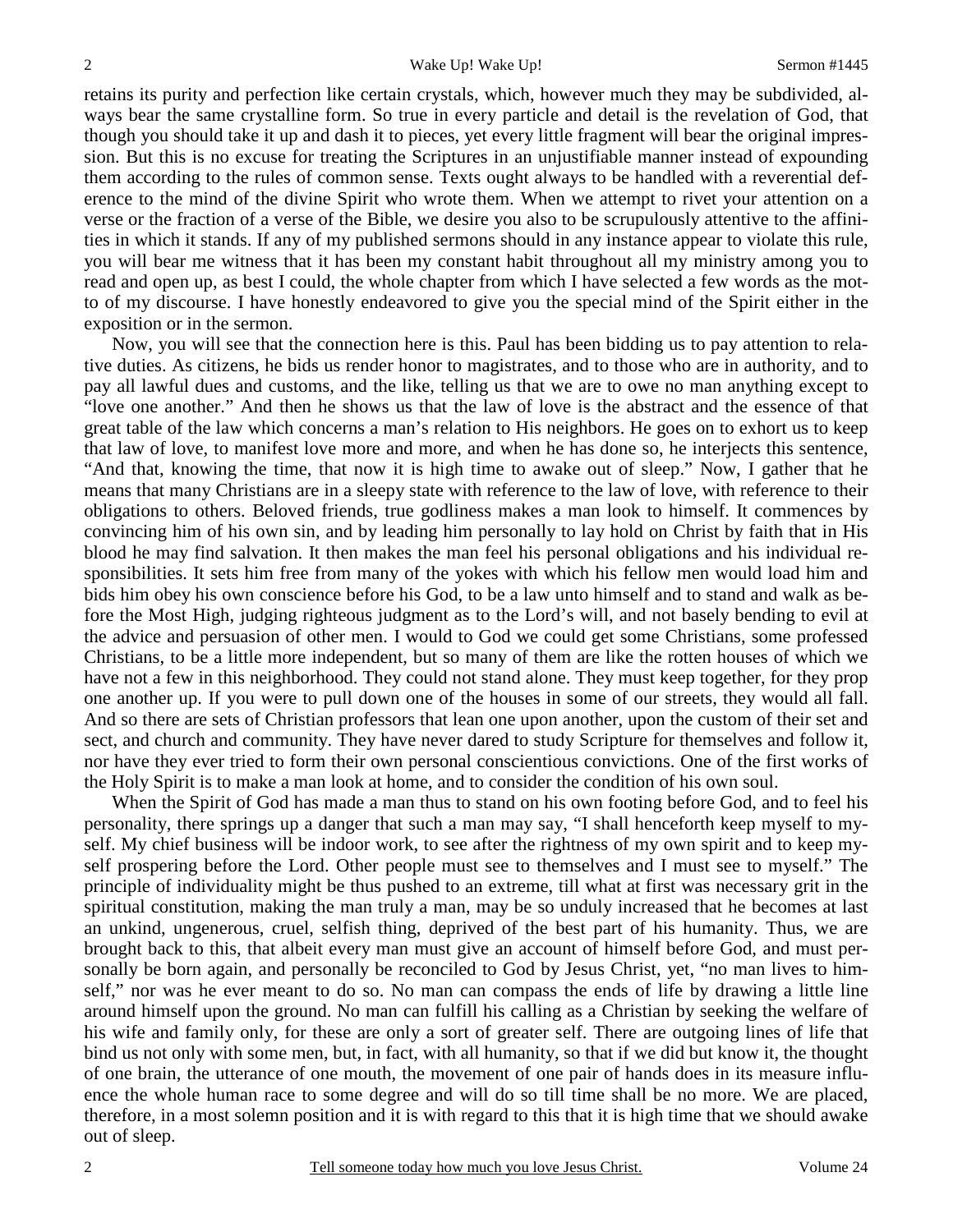Into what a deep slumber some professing Christians have fallen! How utterly insensible they are to the sins and sorrows of those around them. They believe God has a people and they are very glad He has, as far as they are capable of being glad of anything that does not concern themselves. But, "the world lies in the wicked one," and multitudes are perishing. They are sorry it is so, that is to say, they go the length of saying they are sorry. It does not cause them any sleepless nights, it does not disturb their digestion, and it in no way interferes with their comfort, for they do not seem to think that it has anything to do with them. I know some that are in such a sleep who drug themselves with almost as much regularity as they feed themselves. They take that great and precious truth of the divine sovereignty and turn it to a most detestable use, for they say, "What is to be will be and the Lord's purpose will be fulfilled. There will be some saved and others lost." All this is said as coolly as if they were talking of a wasp's nest. As for those that are lost, they dare not injure their logic by indulging a little mournful emotion. Were their minister to weep over the lost, as Jesus wept over Jerusalem, they would say he was unsound—a duty-faith man, certainly and probably, an Arminian. And they would straightway quit him and think that he could not have really received the mind of the Spirit of God. Yet, in the judgment of all who think aright, one of the finest traits in a Christian's character is the deep sorrow which he feels over souls that are being lost and the great longing of his own soul that men would turn unto God and find peace through Jesus Christ. O sirs, I fear there are many professors in a deep sleep as to whether others are going to heaven or to hell. The drunkenness that is around them they look upon as a matter of course. The blasphemy which greets their ears does not chill their blood. They say it is very usual and very shocking. The Sabbath-breaking they take to be a kind of necessary evil. The rejection of Christ by men, they look upon as no sin at all and they even quarrel and quibble with those who think that sinners are blameworthy in rejecting the Son of God, the Savior of sinners.

I trust that many of these are God's people, and if they are, it is high time that they should awake out of such a sleep as that, so unlike Christ, so alien to the spirit of love, so contrary to the mind which God would have His Spirit work in all His people. Alas, that they should have sunk into so dead a sleep!

There are others, dear friends, who are prone to be overtaken with an oft-recurring sleep. I know a brother who often takes forty winks in the daytime, you may nudge him and he will wake and listen to you, but he goes to sleep again in a few minutes if you leave him alone. He will attend to you with much pleasure if you pull his coat again, but he soon returns to his dozing. Who can blame the sleeper when it is a question of infirmity or sheer exhaustion? I never like to blame people too hastily when they go to sleep in a place of worship, for I remember thinking rather harshly of a brother who went to sleep one Sunday morning under my sermon. But when I found that he had been sitting up two nights with a sick wife and had been doing a full day's work besides, then I was sorry enough to have thought a harsh thought of a worthy man. I rather wondered, when I understood the case, whether I should have been able to come to worship at all. Well, without blaming any of you, then, for the weakness of the flesh, I take this sleepy habit to be a fit illustration of the state in which some Christians are to be found. They go to sleep and then they wake up for a little. They have fits and starts of wakefulness and then off to sleep again they drop. Does this describe you, dear friend? At that missionary meeting you woke up when you heard the cry of the perishing heathen. You wanted to get out into the street at once and tell poor sinners about Christ, and you emptied your pockets into the plate before you left the building. Have you cared much about China or India since then, though you know that there are millions of people millions dying for lack of knowledge? They have not troubled you much, have they, since that missionary meeting? Perhaps tonight I shall pull your coattail a little and you will be awake again, and you will be very much concerned and you will pray earnestly for your neighbors and your ungodly friends. But I fear, you will soon go to sleep again. You have gone back to your slumbers so many times before that now it is "sleeping made easy." Could not your ministers lodge a grievous complaint against you for this? You get on fire with love for souls when the discourse is especially arousing, but then after the sermon is over and the week of special services has ended, you go to sleep again. There are many Sunday school teachers of that kind. They do sometimes talk to their children about their souls with tears in their eyes, and then, again, their ardor evaporates and they get through their duties in little better form than merely reading the Scriptures and explaining them in a dry, dull fashion. My slumbering brethren,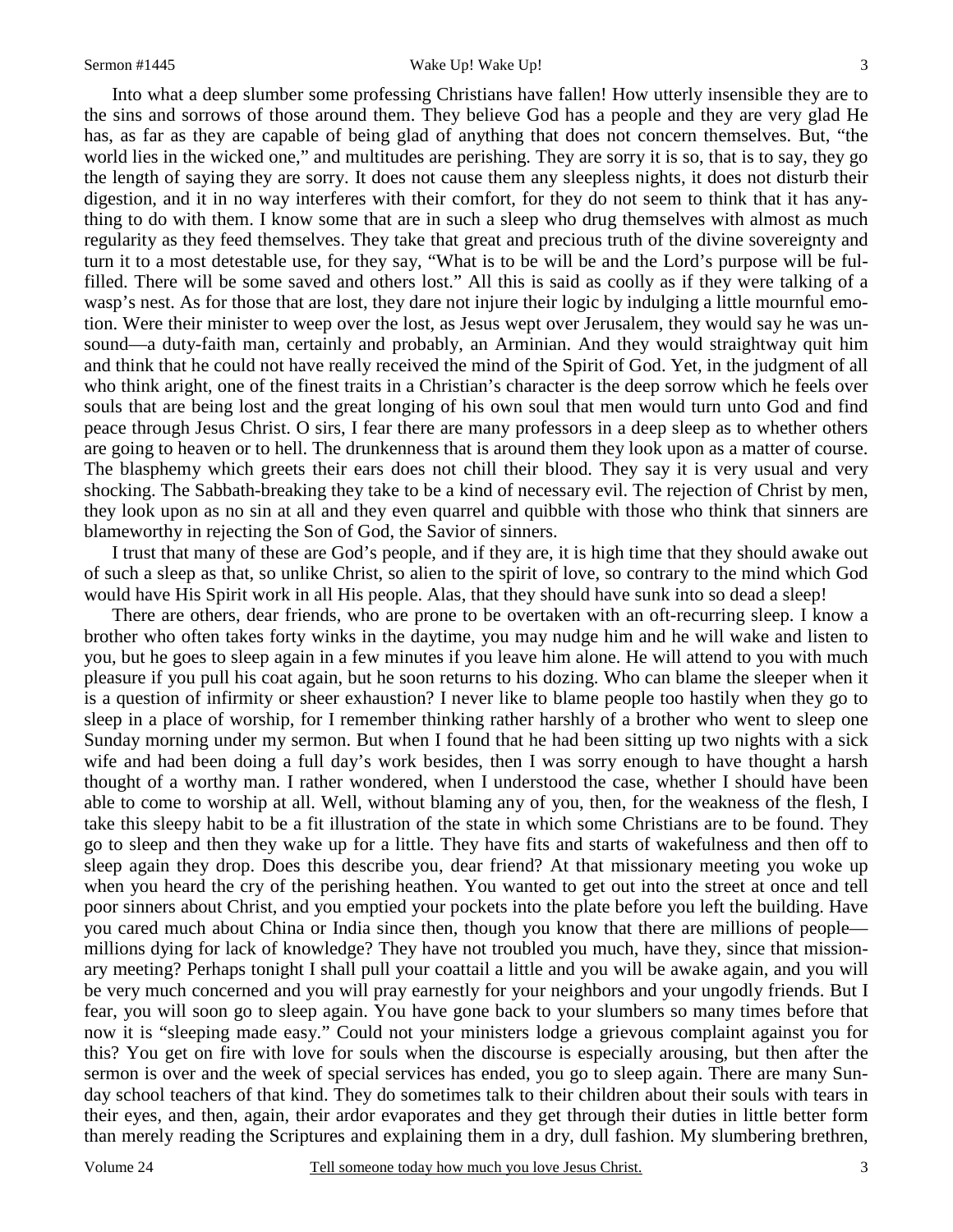you could be awake. You might be awake! For sometimes you are so. There are times when your whole soul seems on fire. If anybody had spoken of you then, they would have said, "What a fine man that is! What love he has for Christ! What concern for the souls of men! He ought to be sent forth as a missionary at once." Wait till you see him asleep! He can sleep very soundly! In fact, he is as great at sleeping as at waking. He can descend into depths of stupidity and indifference as naturally as he just now rose into heights of fervor and enthusiasm. Yes, there are many such, and I would say to any brothers and sisters who are conscious of a propensity in that direction—is it not high time that you, that I, that any, that all of us should awake out of sleep?

There are those, again, who fall into a kind of somnambulistic state. They are doing a good deal for their Lord and Master, but they are asleep. If we judged them by their outward actions we should think they were wide awake, and they do what they do very well. But have you ever seen a person who has a habit of walking in his sleep? It is a strange sight. Persons have been known to walk along giddy heights safely enough when they have been fast asleep, where they would not have thought of venturing if they had been wide awake. And we have known, sometimes, professors going on very safely, carefully, exactly, in positions where others have fallen, and we have admired their prudence and discretion, and attributed it to the grace of God, whereas in part it has been attributable to the fact that they were spiritually asleep all the time. It is very possible to walk long and far and yet remain asleep. It is very possible to appear very devout when, indeed, you are very sleepy. It is very possible to sing hymns when you are not awake to the sense. Yes, and it is very probable that you will betray your absence of mind by sitting down at the last verse, although there is going to be a chorus afterwards. You know it is coming, but your part of the worship is performed so mechanically that you dropped down in your pews as a mere matter of habit, and then you were all in a flurry to be up again. I have detected many of you doing it. I have felt convinced that you were virtually asleep at the time, not really drinking in the spirit of the hymn, or else it would not have happened. It is very easy to hear sermons and to be asleep all the while, at least with one ear open and one eye, but the major part of the faculties of the soul still steeped in slumber. And you can keep on teaching in the Sunday school, pay your religious contributions punctually, maintain the habit of family prayer and even your private devotions may not be wholly neglected, and yet you may be walking in your sleep. All these duties may be done with a sort of sleep-walking life and action, and not at all with the life of a thoroughly wakeful man. Oh, I would like to hear a man speak about heaven who was altogether awake to it. I would like to hear a man preach about hell who was awakened to the true pitch. It would make your very hair stand on end as you should hear how he told of the terrors of the wrath to come. It would make every drop of blood dance in your veins to hear a man speak of Christ who is all on fire with divine love and all awake with divine delight in Him. But that slumber is apt to come over the liveliest minister. Who will not confess it? Oh, if you have ever read a chapter of the Bible when your soul has been all awake, how the promises have glowed and burned. How bright they have been like "the terrible crystal." But too often we have nodded over the Bible, nodded over the promises, nodded over the precepts, till there seemed neither life nor power in them. The life was there, but we were asleep.

Well, dear friends, I must add and then I shall have said enough about sleep, that a very large number of us are half asleep. Whether there is one man alive that is spiritually awake all over, I do not know. Such a man as Rutherford, who loved his Lord so that he scarcely ever thought of anything but Jesus that was a man all awake. Such a man as Mr. Whitefield again, preaching his very heart out morning, noon and night with a seraphic eloquence—that was a man wide awake. There have been many such; I trust there is a remnant of such now. But the most of us are painfully conscious that we are waking and need greatly to be more awake still. O God, make us feel the solemn weight of those eternal things in which we believe. You have saved us, make us awake to feel from what You have saved us, and by Whom You have saved us, and to what you have saved us, and what the privileges are which belong to us now that we are saved. Oh, when I think how trivial are the things of time, and how all-important are the unseen realities of eternity, I cannot but again conclude that most of us are nothing more than about half awake as to the things of God. And if it is so, it is high time that we awake out of sleep.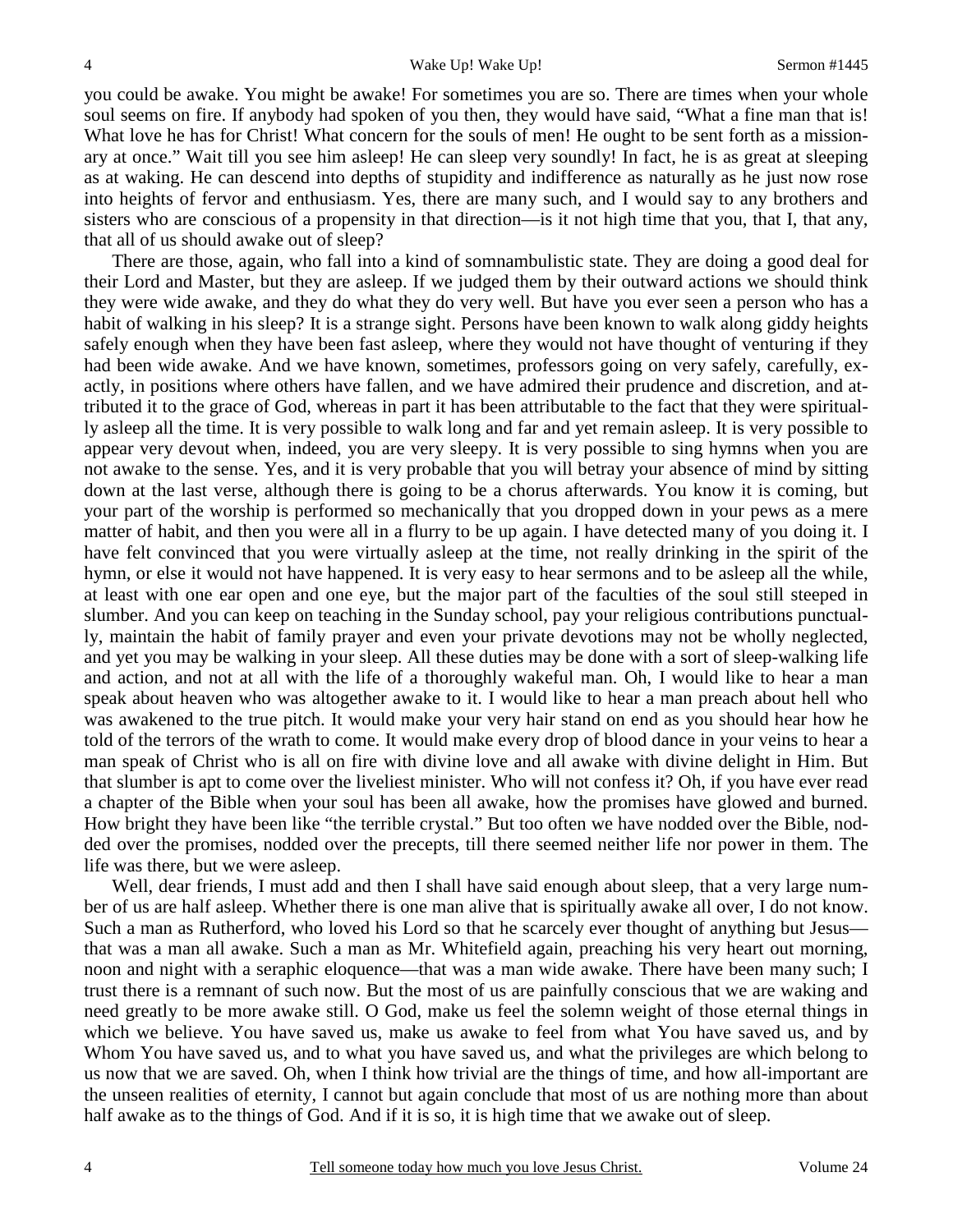**II.** Now, in the second place, I want to occupy a few minutes by saying, that whereas many believers are asleep IT IS HIGH TIME THAT THEY SHOULD AWAKE. And why high time that they should be awake?

Why, first, because what right have we who are believers to be asleep at all? The Lord has saved us—saved us from death—saved us from the sleep which is the first cousin to death—saved us from indifference—saved us from unbelief—saved us from hardheartedness—saved us from carelessness. Well, now, if the Lord has done this for us, what business do we have to be in a sleepy state? When the five wise virgins went out to meet the bridegroom and took their lamps with them, what right had they to be asleep? I can very well understand those sleeping who had no oil in the vessels with their lamps, because when their lamps went out they would be in the dark and darkness suggests sleep. But those who had their lamps well trimmed, should they go asleep in the light? Those that had the oil, should they, go to sleep while the oil was illuminating them? They needed to be awake to put the oil into the lamp. Besides, they had come out to meet the bridegroom. Could they meet him asleep? When he should come, would it be fit that he should find those who attended his wedding all asleep in a row, insulting his dignity and treating his glory with scorn? Child of God, you are expecting Christ to come soon? He may come tonight, or He may, if He pleases, delay His coming, but why, oh why, do you think of sleeping? What is there congruous to your character—what is there suitable to your expectations—in your sleep? If then you have caught yourself having a sinful nap, bestir yourself and ask the Holy Spirit to awaken you, for since you have no right to sleep at all, it is high time that you should awake out of sleep.

It is high time because a great many opportunities have already slipped away. I address myself to some of you who have been converted, say these ten years. And what have you done for Christ? You are saved—we are not going to question that, and your glorious salvation is nearer than when you believed. But what have you done during these many years? You have been eating the fat and drinking the sweet, but have you fed the hungry? Have you brought in the wandering? You have enjoyed the means of grace, you tell me. And is this all you were created for—to enjoy, yes, even to enjoy good things? Have you not asked yourself the question, "What shall I render to the Lord for all His benefits toward me?" Dear friend, if you have been saved a week and you have done nothing for Christ during that week, you have already wasted more than enough time in having lived through seven fruitless days. Let the time past suffice you to have suffered opportunities to pass before your door unwelcomed.

But some professors are growing old; gray hairs are upon them. How long have you been a Christian? Have you loved the Lord these thirty years and done so little? Or, what if though you are an old man, and yet only a baby in grace? That is worse still, is it not? As to all the past, is your account grievously unprofitable?—A wilderness where there might have been a garden, a desert where there might have been a fruitful field? Can you endure the painful retrospect? Oh, when I look back, one of the joys of my life is to have been converted to God while yet a child, and to have begun to preach the name of Jesus when still a youth. And yet though that is a subject for joy, I find abundant reason for accusing myself of wasting opportunities of service. If it is so with me, though for years I have lived unto the Lord, I am sure it must be so with many of my Master's servants. So let me say to them, by all those wasted opportunities, it must be high time for you to awake out of sleep. Time is hastening on, my brethren. Each flying moment holds another by the heel. Life rushes on as a rapid stream. It bears us along swiftly and silently. If you are going to do something, it must be done very soon, young man. You are not a child now. Your sun has not quite reached its zenith, but it is rising high. It may go down before it is noon. If something is to be accomplished before you die, get at it, man, get at it, or your life will be a failure. And you of middle life, well, you are in the very strength and prime of your days. If God is to be glorified by you, and souls brought to Christ by you, I urge you in the name of all that is reasonable, get at it, and lay to, for if you do not work now, when will you? When the days of weakness come, and those that look out of the windows are darkened, you will say, "I am too old." Oh, now, let the prime of your days be the Lord's! Or, has the evening of life descended upon you? Are the shadows lengthening and does strength fail? Brother, sister, you are saved. You would not like to go to heaven, would you, without glorifying Christ somewhat here below? Then do it now. All hand, all heart, all mind, all thought must be given to the present pressing duty. You have such a little while before you—so scanty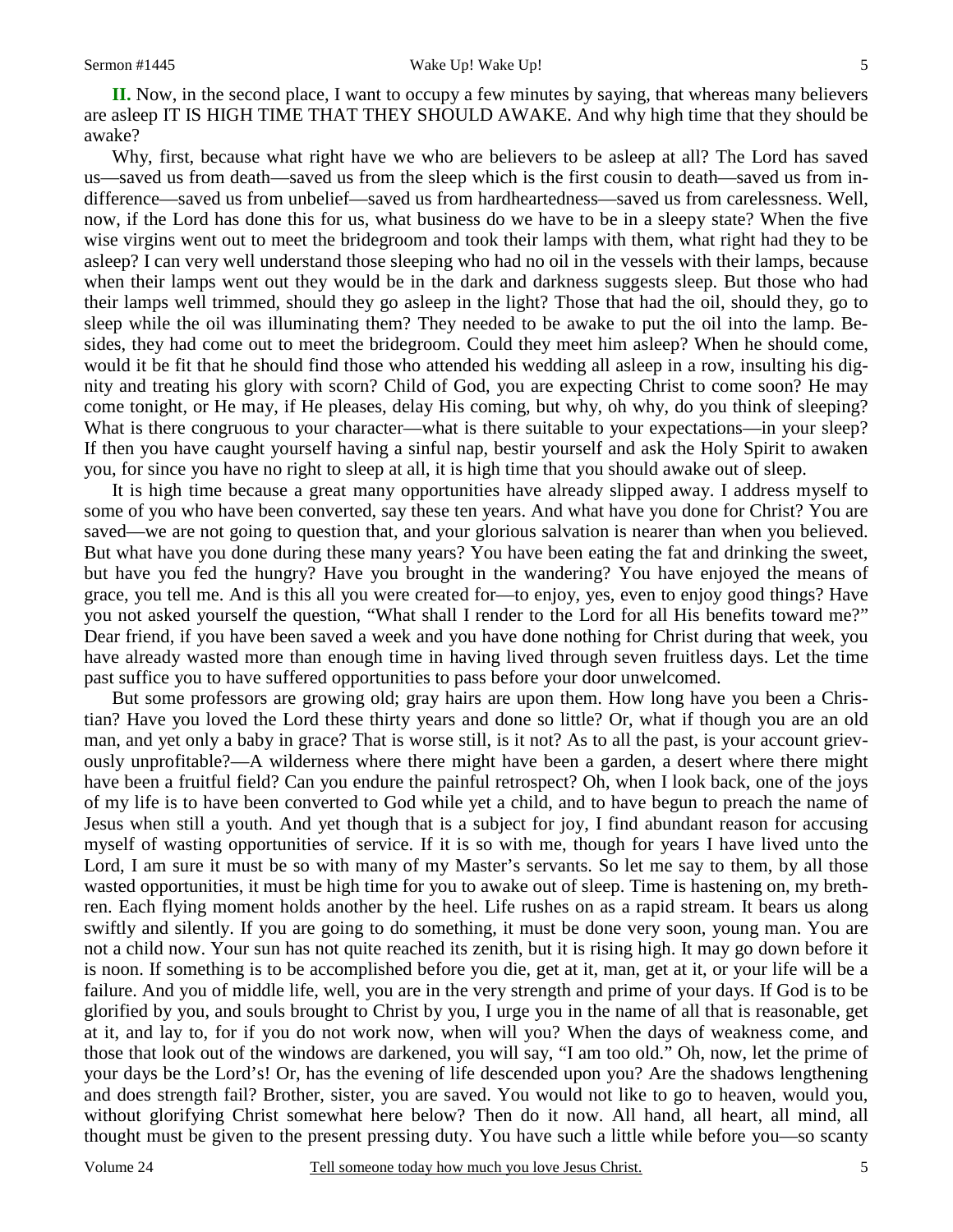an evening is left you—surely it should be all spent with the utmost diligence in the Master's service. "Knowing the time, that now it is high time to awake out of sleep."

Do you not see that it is high time to awake out of sleep, because there were so many people that had a claim upon us, who are beyond our power now, even if we do wake? Have you ever felt the sadness of neglecting to visit a person who was ill until you heard that he was dead? You said to yourself, "Why did I not go and speak at least one word of warning before that soul was gone into eternity?" Death is sweeping away multitudes of our neighbors and friends, and it is high time that we were diligent in seeking those that remain, if we are to do them any good, for when that knell is tolling and that grave is closing, our regrets will be useless to the departed, but, at the same time, very bitter to ourselves. Many are passing away from us and from the sphere of our influence in the common course of providence. Your children, for instance. They were little. Some of you still have little children. Well, they will not be little long. Already, mother, that boy is beginning to show a good deal of independence of spirit. He will not even listen to you now as he once did and you feel a little grieved at it. It will be more so soon. If you do not bend the twig when it is a twig, you will not do much with it when it gets to be a tree. We let our children slip from under our fingers while they are plastic. We forget to mold them and then they get into manhood and become less amenable to our counsels and our cautions, and we grieve that we did not do something more to train them up in the way they should go. Now is your time, mother, God helping you. Now is your time, father, parents, avail yourselves of your opportunities and remember that good is done by constant watching and by small degrees. And your servants, too. Cannot you remember some servants that lived with you, and you always meant to talk to them about their souls, and to pray with them? But they left you and they were gone before you had commenced to bless them. They are very worldly now. Perhaps if you were to trace them out, you would find they were Christless, and you would hear them say that they once lived with a religious mistress, with a pious master, and they hoped they would never do so again, for it was the most miserable time they ever had, "and whatever religion master might have had, he kept it all pretty well to himself, for I never heard much of it." "Oh," you say, "I hope they do not say that!" I hope so too, but I have known such things said. And it is very possible that men and women may be so asleep about the souls of those round them that opportunities which were in their way may be sliding away never to return. I believe that if we were awake we might often avail ourselves of opportunities to speak to men who otherwise hold themselves aloof from any religious conversation. There is a time with almost every man, when conscience is awake. Perhaps he is saddened by affliction, is cowed by adversity, and then he will respect as friendly what he might otherwise resent as insulting. The most hardened do at some season or other, become amenable to reproof, or exhortation, or direction. If you are ready, take a shot at him, and you will have him. But, if not at that moment, you may never have another occasion of getting the truth where the man will feel it. We ought to be ready in a minute. Those who would shoot the running deer have to be very, very clever in taking sight and seizing the moment while it is running by, and those that would take running souls—and the most of our fellow countrymen are just such—must be sharp-sighted and quick-witted. They only run by us, and we must have them in a minute or else they will have gone beyond our reach. We cannot do this unless we are awakened out of our sleep. God grant we may be so awakened.

Meanwhile, dear friends, there is this reason why we should be awake; we have plenty of enemies that are awake if we are not. You may sleep, but you cannot induce the devil to close his eyes. Protestantism may slumber, but I will guarantee you Jesuitism never does. You may see evangelicals asleep, but you will not find ritualists slumbering. The prince of the power of the air keeps his servants well up to their work. Is it not a strange thing that the servants of the devil serve him so enthusiastically, while the servants of the Lord often serve Him at a poor, cold, dead-alive rate? Oh, may the Lord quicken us! If we could, with a glance, see the activities of the servants of Satan, we should be astonished at our own sluggishness. It is while men sleep that the enemy comes and sows tares among the wheat, and it is because men sleep that the tares are sown in the Lord's field. If we were more awake, the adversary would not have the opportunity of scattering his evil grain.

It is high time that we awake out of sleep, for it is daylight. The sun has risen. Will you sleep now? We are getting far into the gospel dispensation. Can you still sleep? It is time that we were awake, for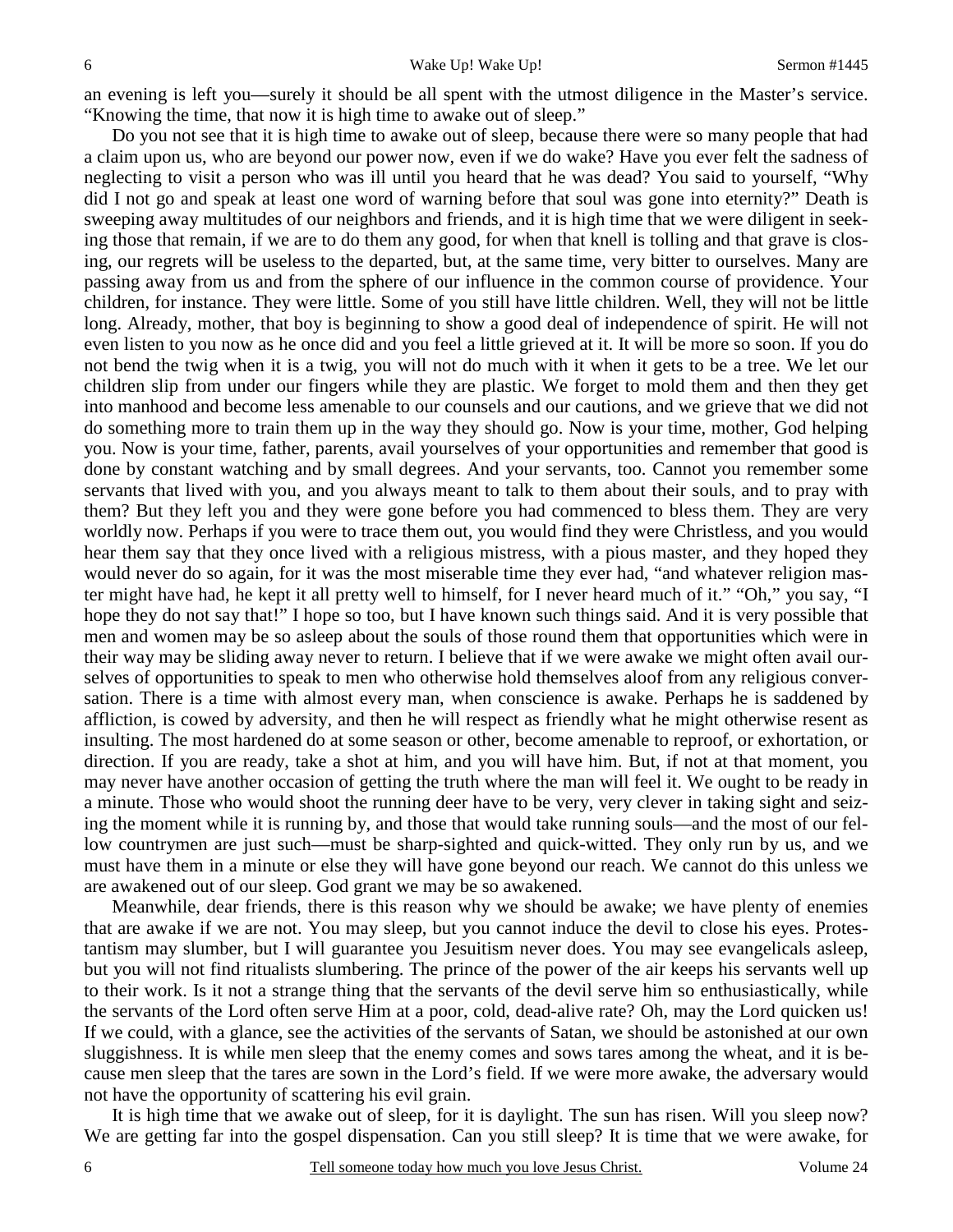our Lord was awake. What wakefulness He exhibited! How did His eyes stream with tears over perishing Jerusalem! He was all heart. The zeal of God's house consumed Him. Ought it not to consume us? We ought to be awake, for our own day may be over within an hour or two. The preacher may be delivering his last sermon. You may go home tonight to offer the last prayer at the family altar which you will ever utter on earth. You may open shop tomorrow morning for the last time. Should not these possibilities bestir you? How near, how very near, is the ultimatum of every man here present. Have you fixed upon a grand purpose, brother? Fulfill it. You have scarcely time to get through it, therefore waste not an hour. Have you been planning? Leave off planning and get to executing your work. You have been speaking about being generous. Be generous. You have been talking about being spiritually minded. Leave off talk and get at it, man. You have intended to be consecrated to God. Come, do not squabble about consecration and about perfectionism, but be consecrated and be perfect. Go in for the highest possible form of devotion and service. We have lived long enough at this poor half-and-half rate. If there is any higher platform, may the Lord lift us up to it. If there is a way of living, spirit, soul, and body, wholly and unreservedly, devoted every moment to the Lord, oh for His Spirit to conduct us into such a state. This is our ambition. We aspire to this. We dare not say, as some do, that we have gained it, for if we did we believe that we should give evidence that we knew not what it was, or else we should not talk so loftily. But brethren, while the Master's personal coming may be so near, and while His coming to us by death may be nearer still, it is high time that we awoke out of our sleep.

**III.** I close with a third remark. IT IS WORTH WHILE WAKING, FOR THERE IS SOMETHING WORTH WAKING FOR.

Paul says that it is high time that we wake out of sleep, for now is our salvation nearer than when we believed. As I already remarked, he does not say, "For if you do not wake you will be lost." Neither does he say, "You Christian people, if you remain in this dull state, will perish without hope." No, that is the threat of the law and suits the tongue of Moses, but Jesus does not talk so. No, no, He sets His servant speaking to us in a gospel tone, "Now is your salvation nearer than when you believed."

Undoubtedly, dear brothers and sisters, it is nearer in order of time. How long is it since you believed? Ten years? You are ten years nearer heaven, then. Your salvation, that is, your ultimate, complete salvation, the display and manifestation of your complete deliverance from evil, from sin, from death, from hell, is nearer by so many years than when you believed. Some of us are 25 years nearer heaven than we were. Ought we not to be more awake? The farther we are off from heaven, the less we may feel its influence, but we are getting so much nearer that we ought to be increasingly sensitive to its mysterious spell. Oh, to feel more of its power! We shall soon be in heaven, brothers. We shall soon be there, sisters. Do not let us go to sleep now with the golden gate right before us, and Jesus waiting to admit us. Nearer glory! Is it not a good argument for being more alive unto God?

Some of you are 60 years nearer to heaven than you were. You have been in Christ now more than half a century. Well, well, brothers and sisters, are you not glad of it? Would you like to live those 60 years over again? Would you like to go back and tread that weary road a second time, clambering again hill Difficulty, and sliding down again into the Valley of Humiliation? Would you wish to march, a second time through the Valley of the Shadow of Death, and into Giant Despair's castle? "No," you say, and you need not fear the return journey, for you shall not go back again. Rejoice that you are so much nearer heaven in the matter of time. Therefore, keep wide awake, and looking out for it. When little children have been taken from their inland homes to the sea, they have been very eager to see the ocean and yet they have been ready to go to sleep as they approached the end of the journey. They have never seen the sea before, and Mother says, "Wake up, children; you are coming near the sea." Soul, soul, soul, we have never seen heaven but we are getting nearer. Let us stay awake. Jerusalem, my happy home, shall I enter your sacred precincts sleeping? Shall I come to the last hill, from which I am to take a view of your glittering lanes and golden streets, and shall I be half asleep within view of them? Come, no, no, no, my heart wake up! Heart, wake up! You are getting nearer home. "A day's march nearer home" you have come even this day, be ashamed to slumber.

And if we are getting nearer in point of time, I hope we are getting nearer in point of *preparation*. Christ is preparing heaven for us and His Sprit is preparing us for heaven. Well, then, if we are getting